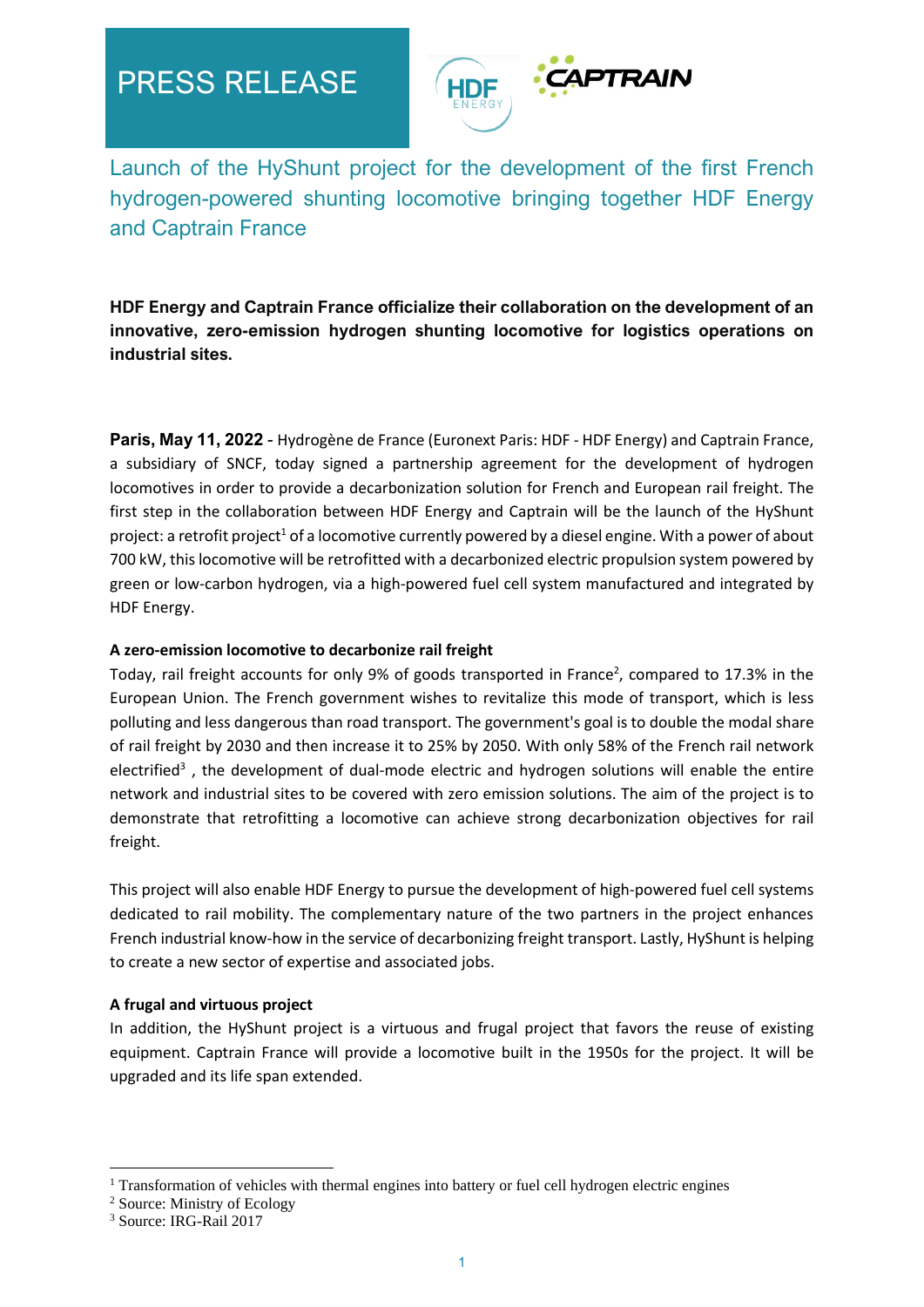



#### **A French and regional industrial sector**

This first French hydrogen shunting locomotive is part of the hydrogen ecosystem being developed in Moselle in the Grand-Est region. This locomotive retrofit project will also be part of the *Grande Région Hydrogen* initiative*,* the first cross-border Hydrogen Valley, involving French, German and Luxembourgish industrial partners. The high-power fuel cell will be produced in the future HDF Energy plant in Blanquefort which will be operational in 2023.

**Damien Havard, Chairman and CEO of HDF Energy, said:** "*We are very pleased to unveil today this ambitious project to develop an essential solution for decarbonizing rail transport. In our strategic roadmap, we announced our ambition to seize opportunities to accelerate the development of the hydrogen industry worldwide. Today we are demonstrating our ability to accelerate the movement through this partnership, which will enable us to combine the unique technological know-how of Captain France in the field of heavy rail mobility and HDF Energy in the field of high-powered fuel cells."*

**Stéphane Derlincourt, President of Captrain France, said**: "*I am delighted to sign this partnership with HDF, whose level of expertise is unique. At Captrain France, we are very enthusiastic about the idea of developing the very first zero-emission locomotive for our customers' industrial sites. The urgent concerns about global warming are generating adaptations on all sides and freight transport is no exception. This locomotive will be completely innovative and equipped with future-oriented technology. Thanks to it, no more greenhouse gases, which are harmful to our health and our planet."*

#### **ABOUT HYDROGEN DE FRANCE (HDF ENERGY)**

HDF Energy is a global pioneer in hydrogen energy. HDF Energy develops high-capacity Hydrogen-Power plants and is active, through dedicated project companies, in their operation. These plants will provide continuous or on-demand electricity from renewable energy sources (wind or solar), combined with high power fuel cells supplied by HDF Energy.

HDF Energy develops two types of Hydrogen-Power plants:

- **Renewstable® (POWER TO POWER):** Multi-megawatt power plants, producing stable electricity 24h/day, composed of an intermittent renewable source and on-site hydrogen energy storage.
- **HyPower® (GAS TO POWER)**: Multi-megawatt power plants producing electricity on demand from green hydrogen from gas transportation networks.

HDF Energy has integrated key fuel-cell know-how under a memorandum of understanding with Ballard (sevenyear exclusive license agreement) and has developed the world's first mass production plant for high-power fuel cells for energy, which will be commissioned in France (Bordeaux Metropole) in 2023. Through this activity, HDF Energy will also serve the mobility, maritime and rail markets, and data centers.

HDF Energy has positioned itself as a powerful accelerator of the energy transition by offering non-intermittent, grid-friendly and on-demand renewable power.

HDF shares have been listed on the regulated market of Euronext Paris compartment B since 24 June 2021.

**Press contact HDF -** Serena BONI: +33 (0)4 72 18 04 92 - [sboni@actus.fr](mailto:sboni@actus.fr)